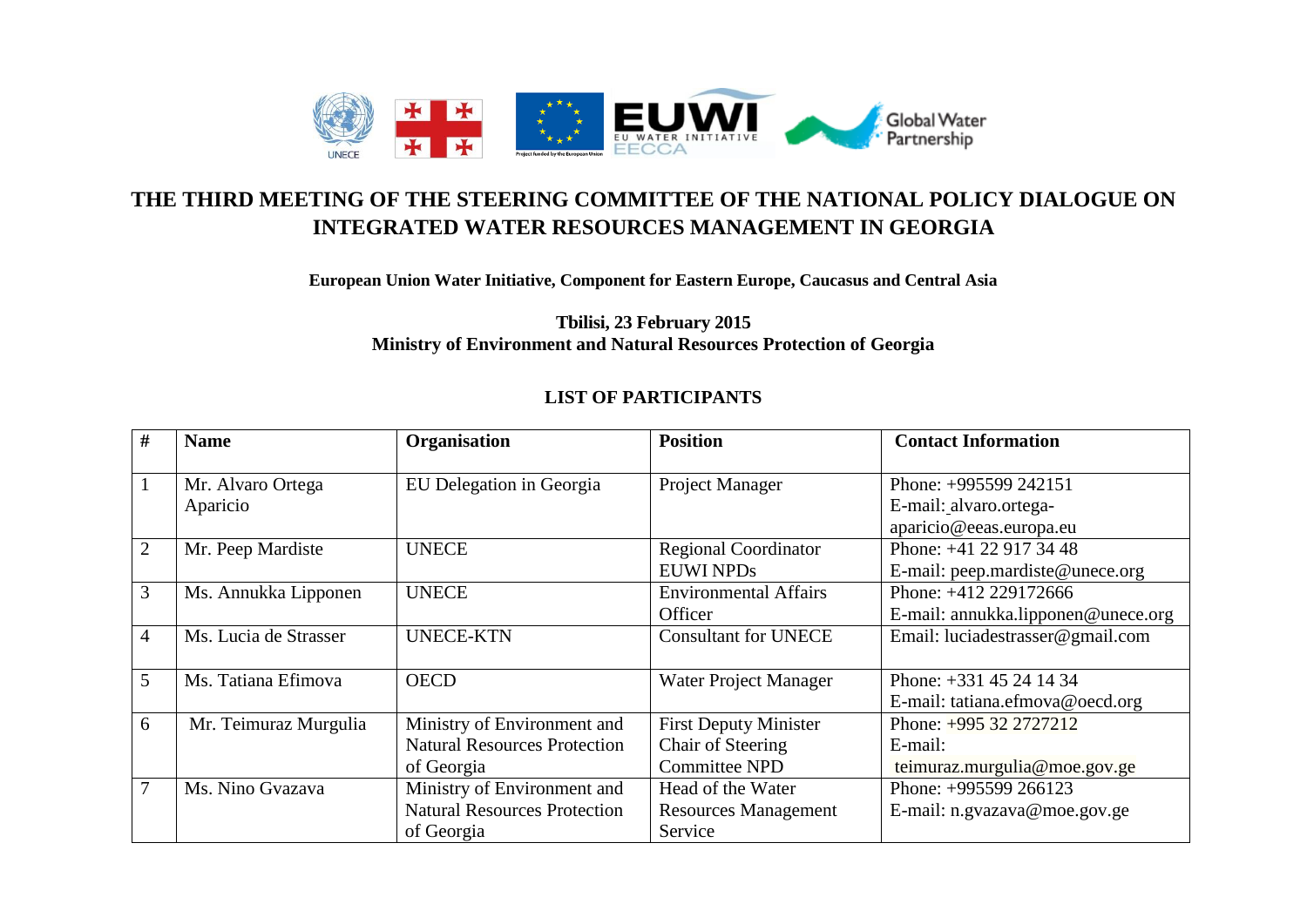| 8  | Ms. Mariam Makarova       | Ministry of Environment and         | Deputy Head of of the             | Phone: +995595 11 97 04             |
|----|---------------------------|-------------------------------------|-----------------------------------|-------------------------------------|
|    |                           | <b>Natural Resources Protection</b> | <b>Water Resources</b>            | E-mail: m.makarova@moe.gov.ge       |
|    |                           | of Georgia                          | <b>Management Service</b>         |                                     |
| 9  | Mr. Alexander             | Ministry of Environment and         | Main specialist of the Water      | Phone: +995599 47 97 80             |
|    | Mindorashvili             | <b>Natural Resources Protection</b> | <b>Resources Management</b>       | E-mail: a.mindorashvili@mail.ru     |
|    |                           | of Georgia                          | Service                           |                                     |
|    |                           |                                     |                                   |                                     |
| 10 | Ms. Sopho Beridze         | Ministry of Economy and             | Main specialist                   | Phone: +995599 034047               |
|    |                           | Sustainable Development of          |                                   | E-mail: sberidze@economy.ge         |
|    |                           | Georgia                             |                                   |                                     |
| 11 | Mr. Shalva Giorgadze      | <b>Ministry of Regional</b>         | Main specialist                   | Phone: +995599 033050               |
|    |                           | Development and                     |                                   | E-mail: sh.giorgadze@mrdi.gov.ge    |
|    |                           | Infrastructure of Georgia           |                                   |                                     |
| 12 | Mr. Alexandre Bakanidze   | Ministry of Energy, Energy          | Main specialist                   | Phone: +995595 333929               |
|    |                           | Department                          |                                   | E-mail: gea.bakanidze@energy.gov.ge |
| 13 | Mr. David Gamkrelidze     | Ministry of Foreign Affairs of      | <b>First Secretary</b>            | Phone: +995597 119735               |
|    |                           | Georgia                             |                                   | E-mail: d.gamkrelidze@mfa.gov.ge    |
| 14 | Ms. Nana Gabriadze        | <b>National Centre for Disease</b>  | Head of Environmental             | Phone: +995595 455497               |
|    |                           | Control and Public Health of        | <b>Health Division</b>            | E-mail: gabriadzenana79@gmail.com   |
|    |                           | Georgia                             |                                   |                                     |
| 15 | Mr. Levan Tabutsadze      | UWSC - United Water Supply          | Deputy Director                   | Phone: +995577 772486               |
|    |                           | Company of Georgia                  |                                   | E-mail: levantabu@gmail.com         |
| 16 | Ms. Nino Kezevadze        | Georgian Water and Power            | <b>Adviser to Chief Executive</b> | Phone:: +99532 29 11 11             |
|    |                           | Company                             | Office                            | E-mail:                             |
|    |                           |                                     |                                   | nkezevadze@georgianwater.com        |
| 17 | Mr. Baadur Ukleba         | Melioration Company of the          | Chief                             | Phone: +995599 704028               |
|    |                           | Ministry of Agriculture of          |                                   | E-mail: baadurukleba@mail.ru        |
|    |                           | Georgia                             |                                   |                                     |
| 17 | Ms. Marine Arabidze       | <b>Environmental Pollution</b>      | Head of Department                | Phone: $+995599699603$              |
|    |                           | Monitoring Department,              |                                   | E-mail: marabidze@environment.ge    |
|    |                           | <b>National Environmental</b>       |                                   |                                     |
|    |                           | Agency, MoE                         |                                   |                                     |
| 18 | Ms. Ekaterine Otarashvili | EU regional project                 | Consultant legal drafting         | Phone: +995599 066021               |
|    |                           | "Environmental Protection of        |                                   | E-mail:ekaotar@yahoo.com            |